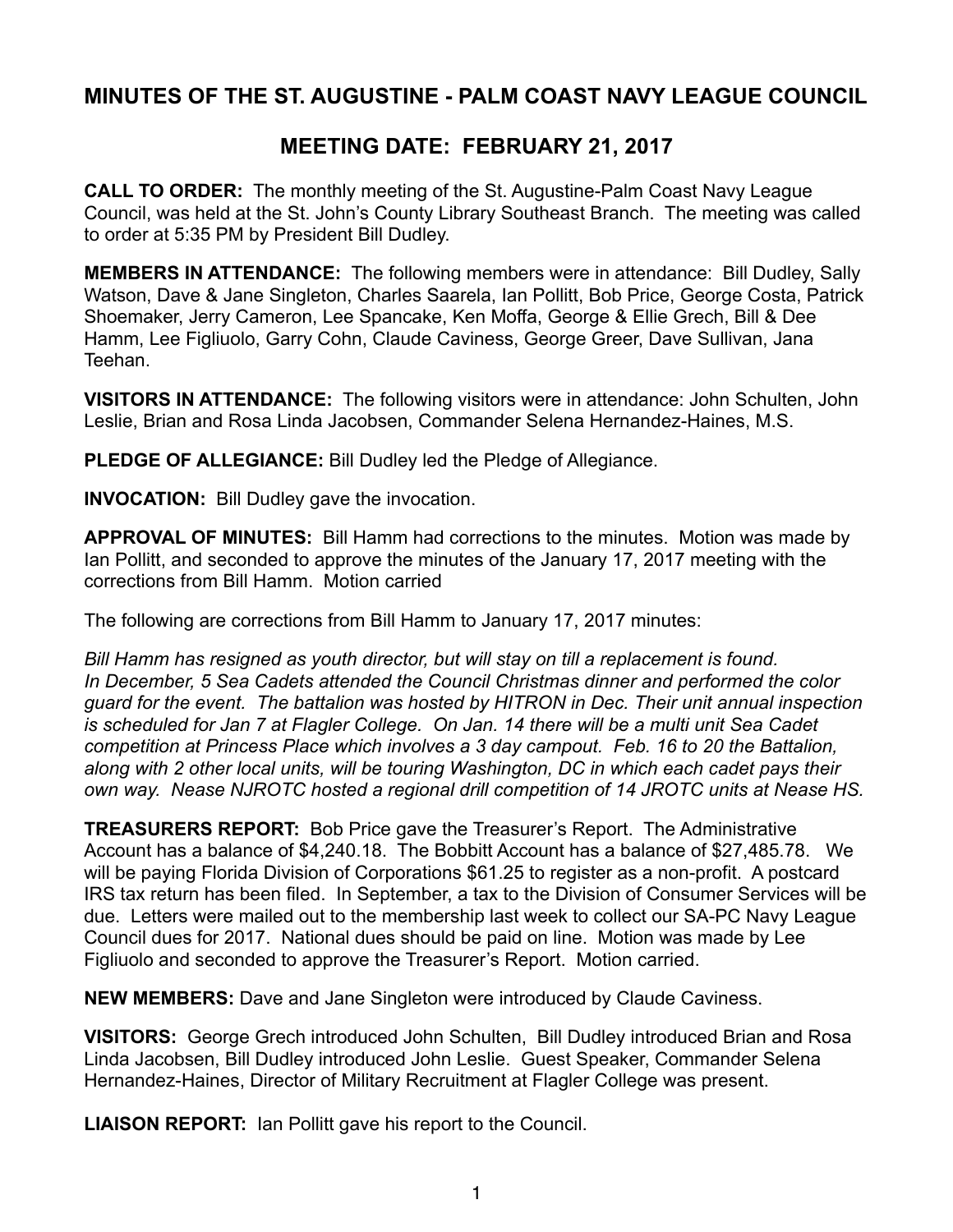## Completed Events:

**SUNSEEKERS V58** - January 21, Sailor of the Quarter awards were given for the third and fourth quarters; and Sailor of the Year by Gene Finck.

**HITRON CG** - February 1, 2017, EPOQ and EPOY were awarded as was the Perchard Award by Paul Kimmel. Change of Command is expected in the near future and the council will receive an invitation.

**USCGC VALIANT** -Two Sailor of the Quarter awards were presented by Sally Watson on February 9, 2017.

Upcoming Events:

May 10 - **USMC BLOUNT ISLAND COMMAND** - Ian Pollitt attended a planning meeting at the Lassen Center for NCO of the year award to take place on May 10. The Marines are planning a motorcycle ride which will coincide with the award.

March 4, **VALIANT** has invited the council to a family and friends BBQ at Sea Otter Pavilion at Mayport. Please contact Sally Watson if you would like to attend.

March 21, **MEMBER MEETING** - VALIANT SOY 2016 presentation will be held at our monthly meeting. The Commanding officer will speak and receive the award for the recipient currently in "A" school. Valiant SOY 2015, Evan Ward, will be our guest speaker.

**USS HUE CITY** - They have deployed to the Arabian Gulf for 7 months. We will have to mail their awards to them.

**USS THE SULLIVANS -** Finalizing plans to have their SOQ and SOY awards in March.

**SURFRON 14** - Ian spoke with the Master Chief's representative and they have designated their award recipients. Currently they are at Surfland competing for meritorious award and advancement to Chiefs. Once that is completed, they will be ready for their awards. Ashley Cook has indicated she will attend, and there is a small possibility Senator Rubio will attend.

**USCGC VALIANT** is planning a family day cruise in June. Information to follow.

**HITRON CG** - Small boat family event. Contact Paul Kimmel and he will set that up. They go out two days every week.

**USCGC MARIA BRAY** - Barbara Price has resigned and we are needing a new liaison. Sally Watson will take over in the interim. If someone is interested, please contact to Ian.

**SURFRON 14** - Ian Pollitt has been serving as interim liaison until a permanent liaison can be found. It someone is interested, please contact Ian.

**VALIANT GYM GEAR CHALLENGE** - The crew is in need of some new gym equipment. A challenge has been set up. Sally Watson and Ian Pollitt each agreed to match donations up to \$100. Anyone wishing to donate, see Sally after the meeting.

**YOUTH PROGRAMS:** Bill Hamm has resigned. He has graciously offered to stay on until a replacement can be found. Bill Hamm reported that on February 16, 2017, the Sea Cadets from Jacksonville, St. Augustine and Daytona left for a 5 day tour of Washington, DC. There